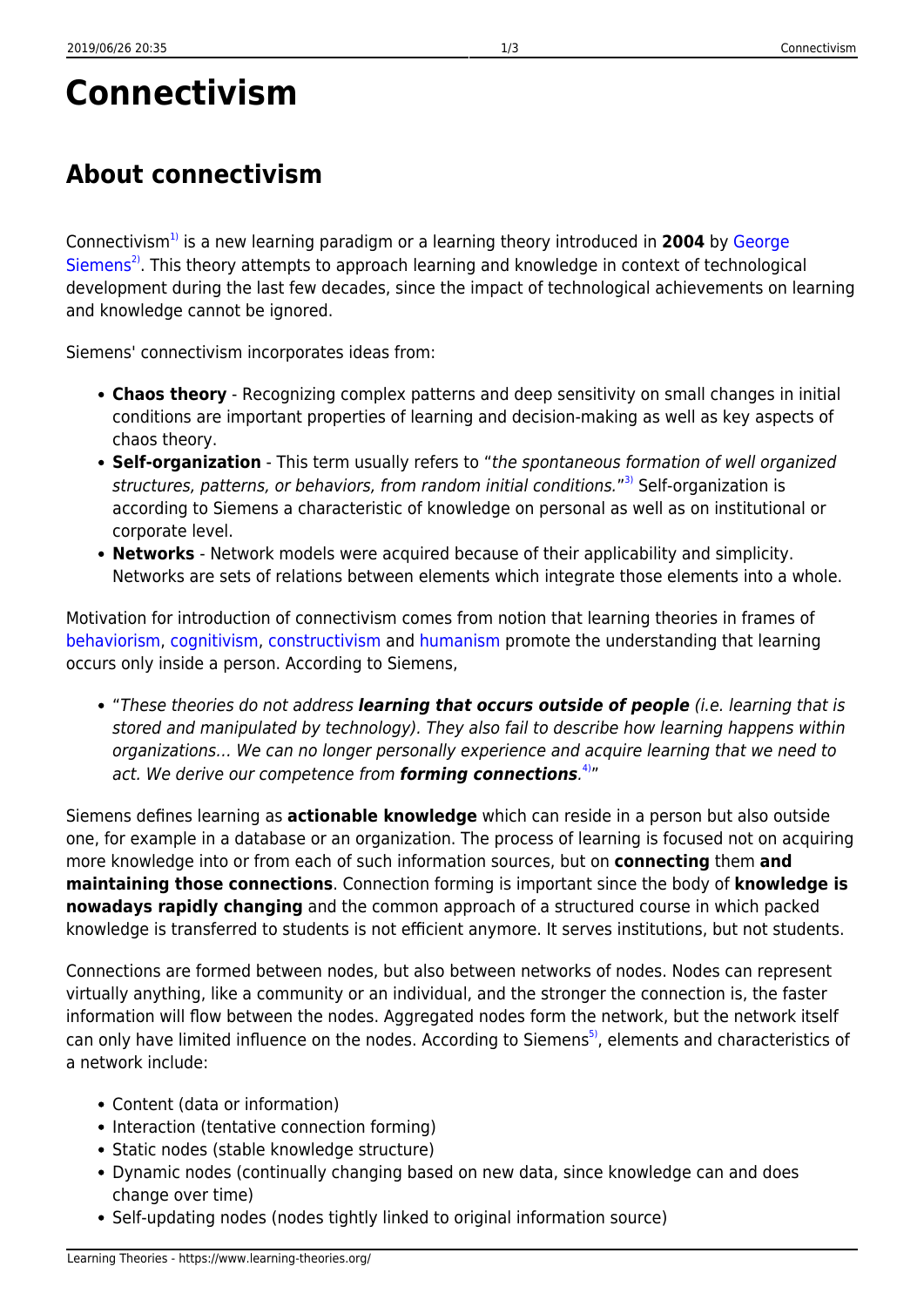Emotive elements (emotions that influence the prospect of connection)

Connections between the nodes can depend on various factors which make them stronger or weaker $6$ ): motivation (impacts individuals determination to foster deeper connections), emotions (affect our evaluation of nodes and allow existence of contradictory perspectives), exposure (nodes grow and develop through forming connections to other nodes), patterning (recognizing the nature of different sources of information), logic and experience.

For an practical example of learning from perspective of connectivism see [this example.](http://projects.coe.uga.edu/epltt/index.php?title=Connectivism#Principles_of_Connectivism)

#### **Keywords and most important names:**

- **Connectivism**, **connections**, **actionable knowledge**, **networks**, **nodes**
- [George Siemens](http://www.educause.edu/Community/MemDir/Profiles/GeorgeSiemens/57433), [Stephen Downes](http://www.downes.ca/)

## **Criticisms**

Connectivism is criticized for being more **a pedagogical approach** and a model rather than learning theory, since it doesn't really attempt to explain processes of how people learn.<sup>[7\)](#page--1-0)</sup> It also describes learning as actionable knowledge emphasizing only the result, not the process of learning.

Lack of references to previous related works makes connectivisms contributions hard to identify. Some authors notice a number of connectivist ideas already present in earlier theories.<sup>[8\)](#page--1-0)</sup>

"A paradigm shift, indeed, may be occurring in educational theory, and a new epistemology may be emerging, but it does not seem that connectivism's contributions to the new paradigm warrant it being treated as a separate learning theory in and of its own right."<sup>[9\)](#page--1-0)</sup>

### **Bibliography**

[Siemens, G. Connectivism: A Learning Theory for the Digital Age. 2005.](http://devrijeruimte.org/content/artikelen/Connectivism.pdf)

[APA Citation: Davis, C, Edmunds, E, & Kelly-Bateman, V. \(2008\). Connectivism. In M. Orey \(Ed.\),](http://projects.coe.uga.edu/epltt) [Emerging perspectives on learning, teaching, and technology.](http://projects.coe.uga.edu/epltt)

[Siemens, G. Connectivism: Learning as Network-Creation - ASTD. 2005.](http://www.astd.org/LC/2005/1105_seimens.htm)

#### **Read more**

[Connectivism \(George Siemens' blog\).](http://www.connectivism.ca/)

[Darrow, Suzanne. Connectivism Learning Theory: Instructional Tools for College Courses. A Thesis](http://library.wcsu.edu/dspace/bitstream/0/487/1/Darrow,+Suzanne_+Connectivism+Learning+Theory_Instructional+Tools+for+College+Courses.pdf) [Submitted in Partial Fulfillment for a Master's Degree in Education, Danbury, CT: Western Connecticut](http://library.wcsu.edu/dspace/bitstream/0/487/1/Darrow,+Suzanne_+Connectivism+Learning+Theory_Instructional+Tools+for+College+Courses.pdf) [State University, 2009.](http://library.wcsu.edu/dspace/bitstream/0/487/1/Darrow,+Suzanne_+Connectivism+Learning+Theory_Instructional+Tools+for+College+Courses.pdf)